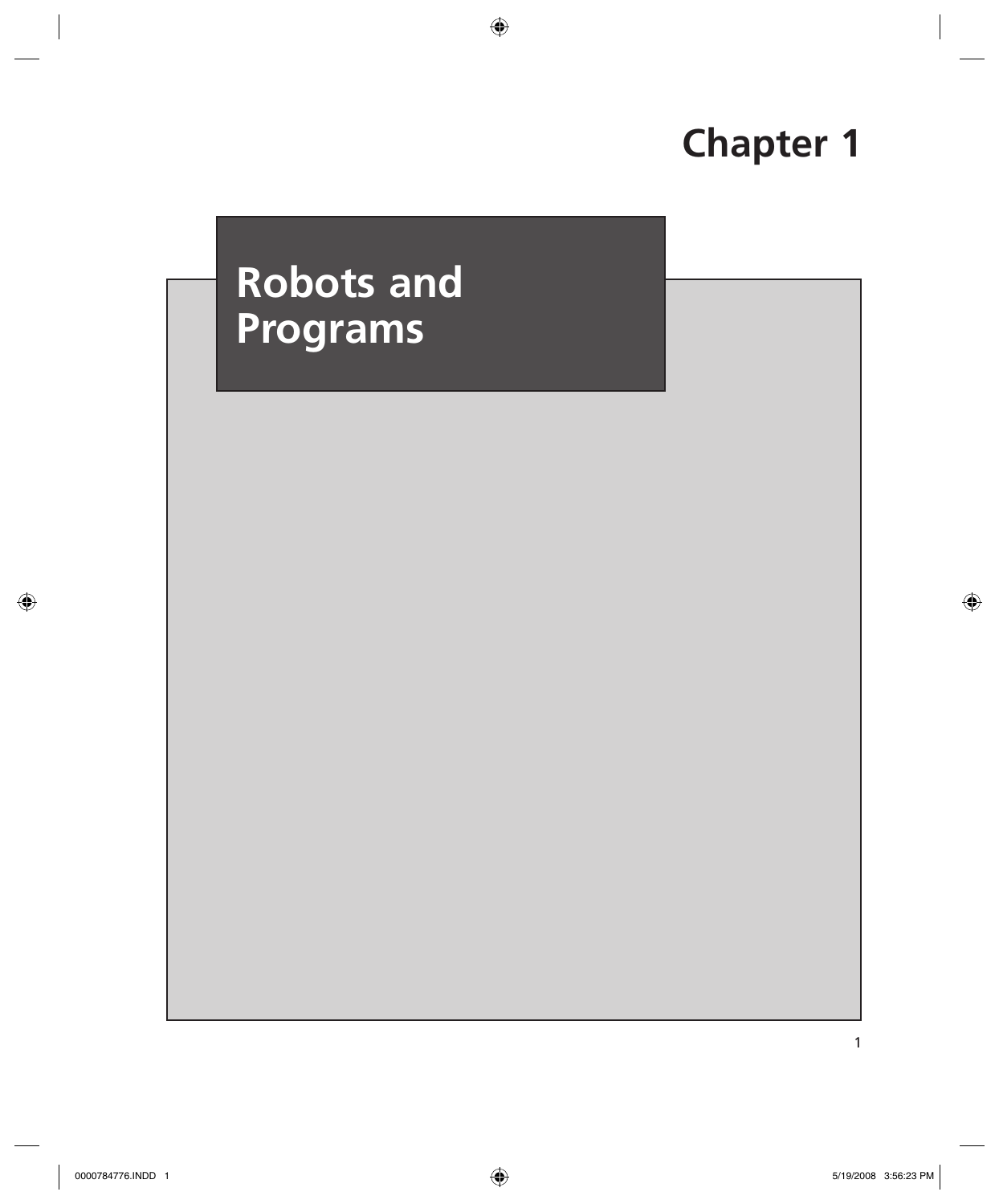**2 Chapter 1 • Robots and Programs**

# **Introduction**

Without a program, a robot is just an assembly of electronic and mechanical components. This book shows you how to give it a program.

⊕

The LEGO® Mindstorms® kit contains the parts and directions for building the following four different types of robots:

- A vehicle called a *Tribot* ■
- A machine called a *RoboArm* ■
- An animal called *Spike* the scorpion ■
- A humanoid *Alpha Rex* ■

Of these, *Alpha Rex* is closest to most people's idea of what a robot is. But *Tribot* and *RoboArm* are typical of robots commonly seen in industrial situations. It is a lot of fun building them, testing them with the few simple programs that come with the kit, and then getting them to do new and interesting things by writing your own programs.

As well as these four, there are dozens of other robots waiting to be built and programmed. For example, the monkey and the mouse in the book by Dave Astolfo, Mario Ferrari, and Guilio Ferrari, "Building Robots with LEGO Mindstorms NXT" (Syngress, 2007). There are also dozens of robots that you can invent and program using the same kit of parts!

In this book, the programs and program snippets are written using the Mindstorms NXT-G language that comes with the kit. NXT-G is described as a visual language. Instead of being written in text, it is created as a diagram (see Figure 1.1). NXT-G is described in more detail in Chapter 2.

#### **www.syngress.com**

0000784776.INDD 2 5/19/2008 3:56:24 PM

↔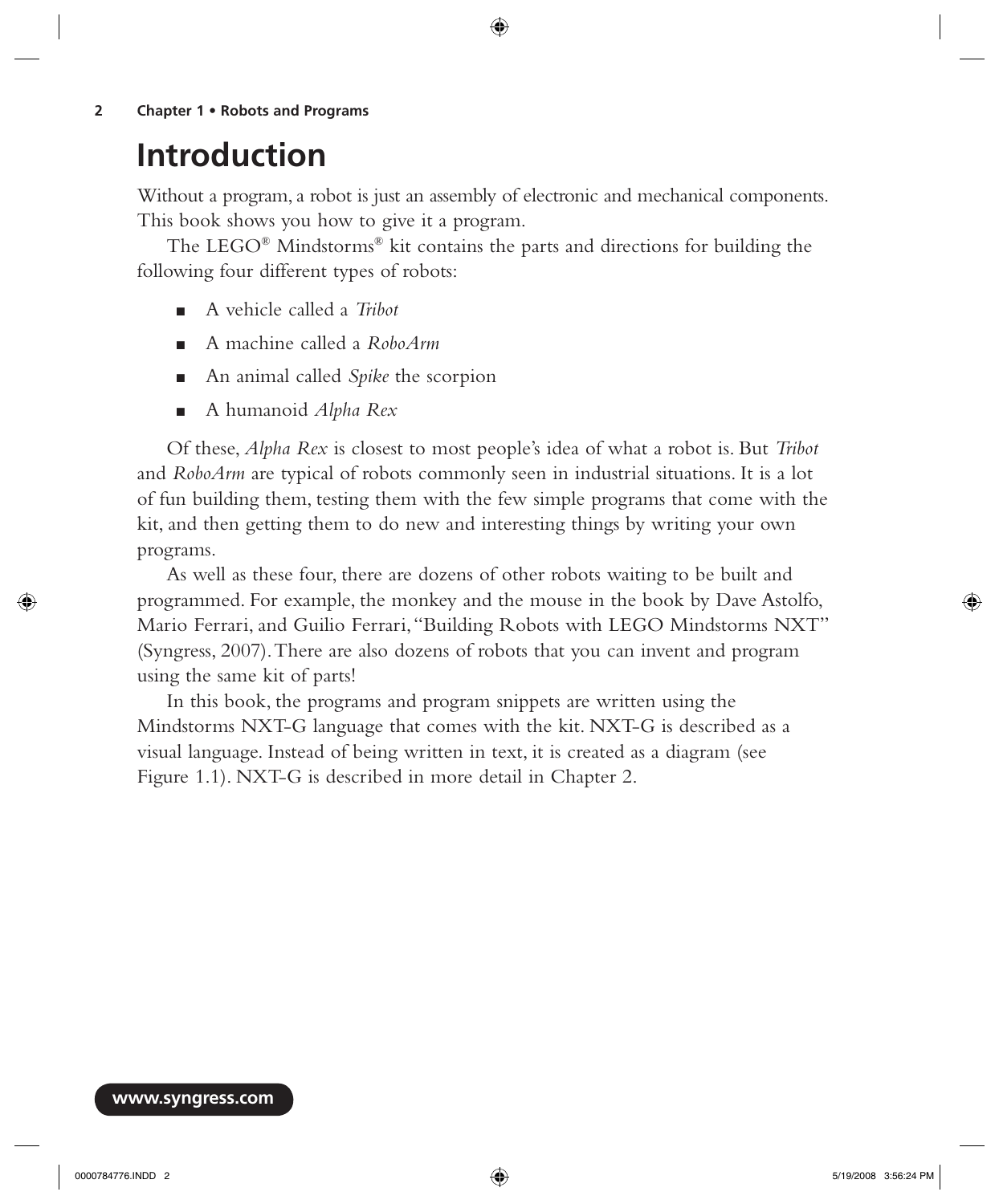**Figure 1.1** This is the computer screen during a NXT-G programming session. On the left-hand side is the palette from which you drag the icons that represent the programming blocks. The icons are assembled into a program on the grid of the working area. Below the working area is the configuration pane, which displays the detailed settings of the currently selected block.

 $\bigoplus$ 



**www.syngress.com**

⊕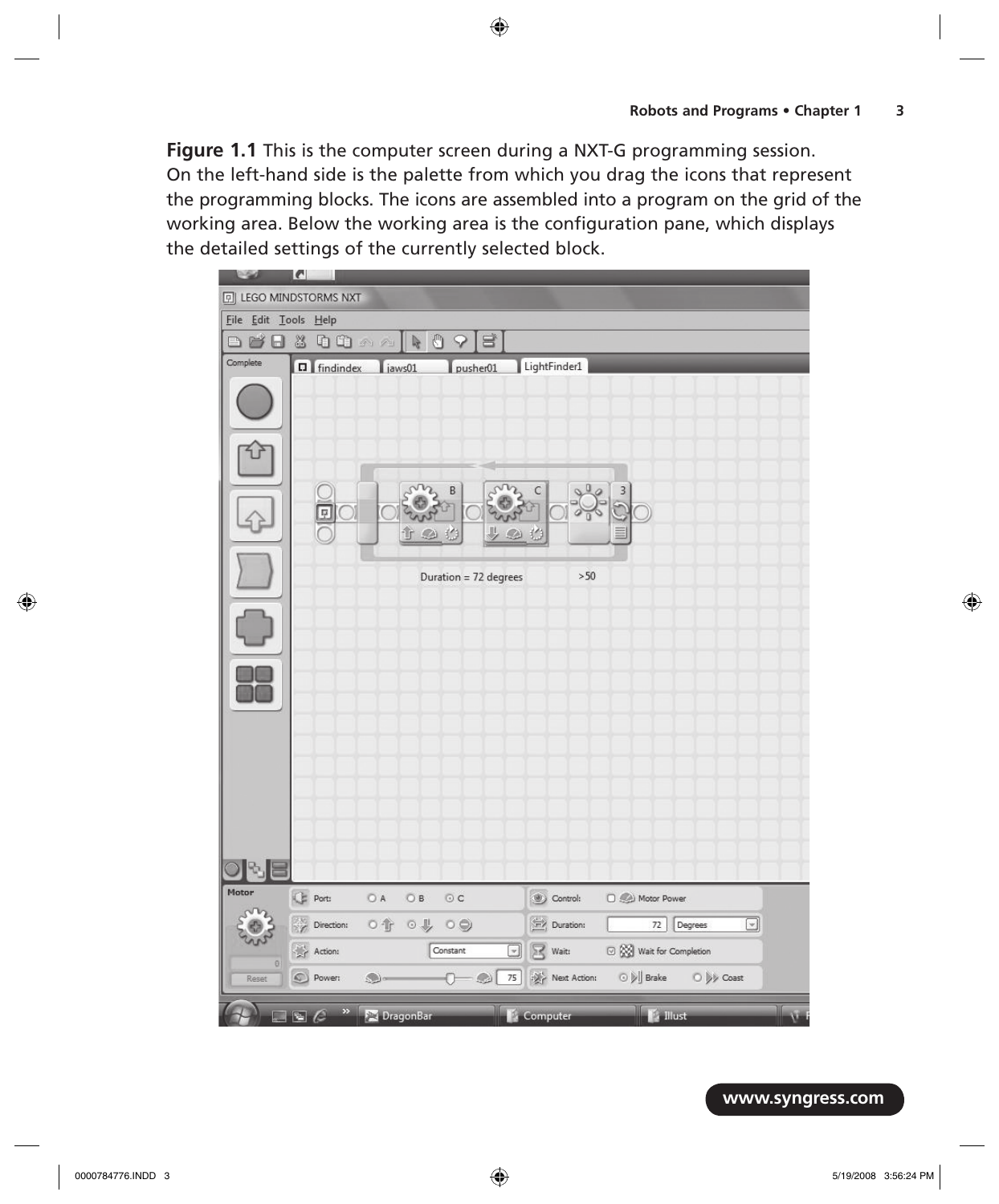#### **4 Chapter 1 • Robots and Programs**

Most of the NXT-G programs in this book are based on the *Tribot* (Figure 1.2) and the *RoboArm*, because these are the most versatile robots. Also, there are several programs specially written for *Alpha Rex.*

⊕

**Figure 1.2** This version of the *Tribot* is equipped with bumper sensor, to detect objects that it runs into, and also has a light sensor pointing forward with which it can seek out light sources in the room.



# **What is a Program?**

A program is essentially a list of instructions that tells the robot what to do and when and how to do it.

A NXT-G program does not look anything like a list (see Figure 1.3 ). The program is built up from icons, each icon representing one or more instructions. The icons are arranged in order on a framework. The design of each icon tells us what the icon does (see Figure 1.4). When the program is run, the icons are taken in the order in which they are on the framework, or sequence beam, and executed in that order. This is the same as having a written list of instructions and following them in the order in which they are listed.

**www.syngress.com**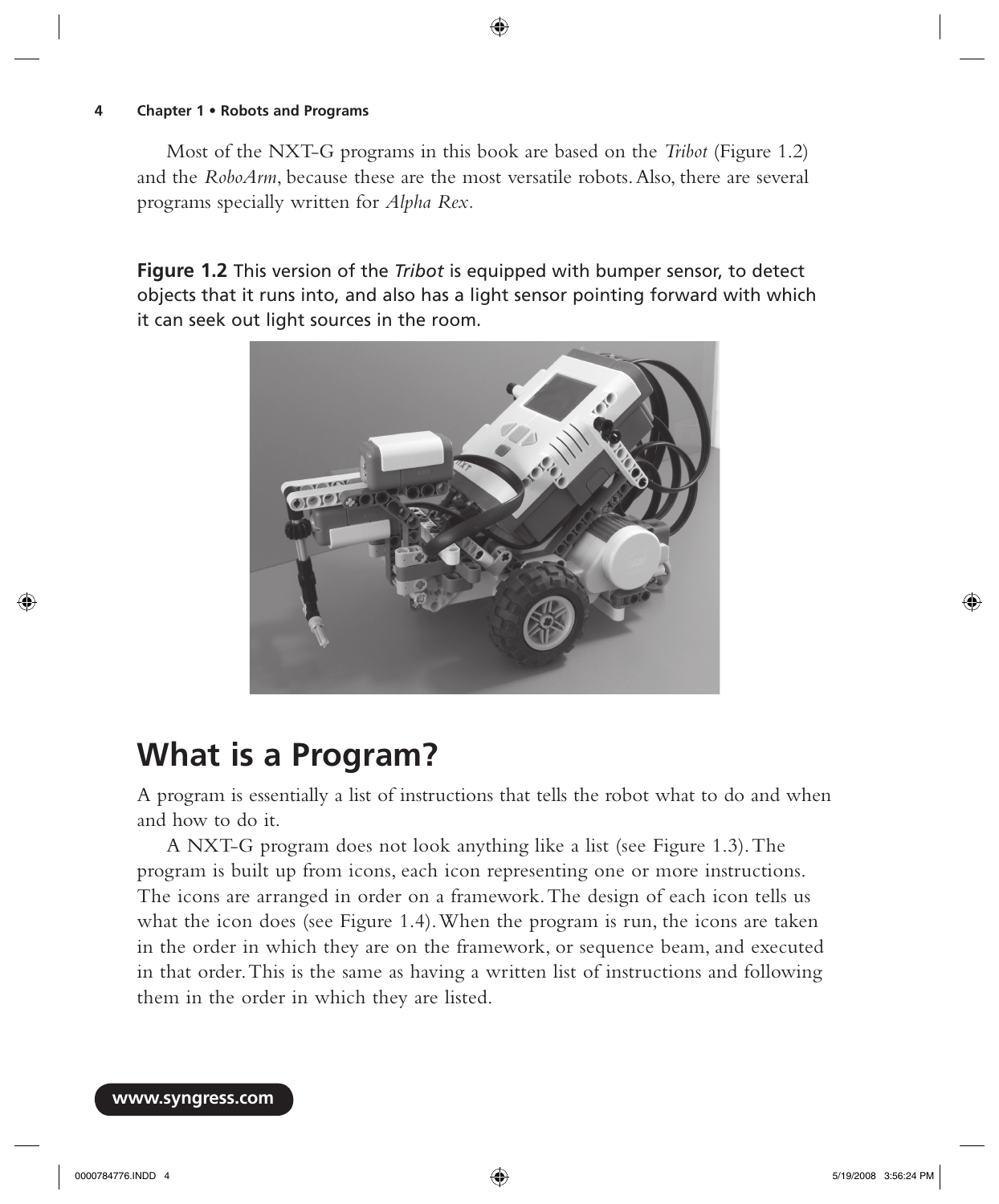**Figure 1.3** A NXT-G program consists of a number of programming blocks, which are executed in the order in which they are placed on the sequence beam. Sometimes the blocks are linked by data wires, which transmit data from block to block. This program switches on the drive motors for 1 second. Four seconds later, it starts to switch motor A on and off every 2 seconds.

 $\bigoplus$ 



**Figure 1.4** The gear wheels on the upper icon indicate that it is a move block. The lower icon is obviously a sound sensor block.



**www.syngress.com**

⊕

 $\bigoplus$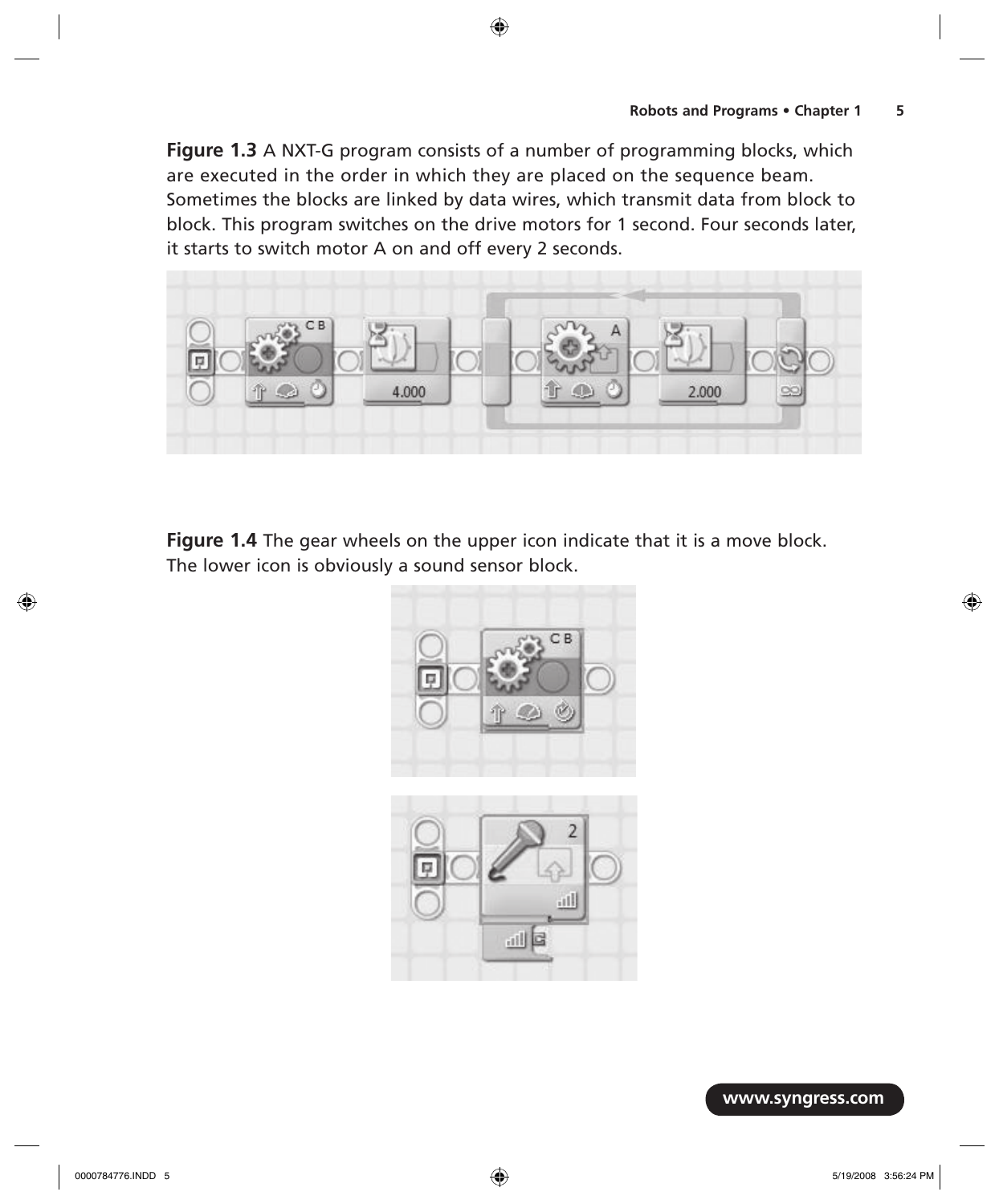### ⊕

### **6 Chapter 1 • Robots and Programs**

Now comes the problem. Humans can understand the icons and sequences of icons, but robots can't. Robots only understand an arrangement of electrical charges in the electronic circuits in their memories. The program in icon form has be turned into electronic form. This is where a compiler program comes in. The compiler program is run by clicking on one of the buttons at the bottom right-hand corner of the screen. When the program has been compiled, it is read and executed by the microcontrollers in the NXT brick.

### **MICROCONTROLLERS**

The microcontrollers are the two vital electronic devices inside the *NXT*. They read and then execute the program instructions stored in the *NXT*'s memory.

## **Designing a Robot**

When you have finished building and programming the robots that come with the kit, you will almost certainly want to design and build robots of your own. This is when things get really exciting. When you are designing your own robots, the first question that must be asked is "What do I want it to do?". Do I want it to pick up objects? If so, it will need one or more arms with grippers (see Figure 1.5 ). Do I want it to move around? If so, it needs to have wheels, or legs, if its environment includes steps or rough surfaces. Does it need an ultrasonic sensor for navigation? Does it need an audio sensor for receiving spoken commands?

**www.syngress.com**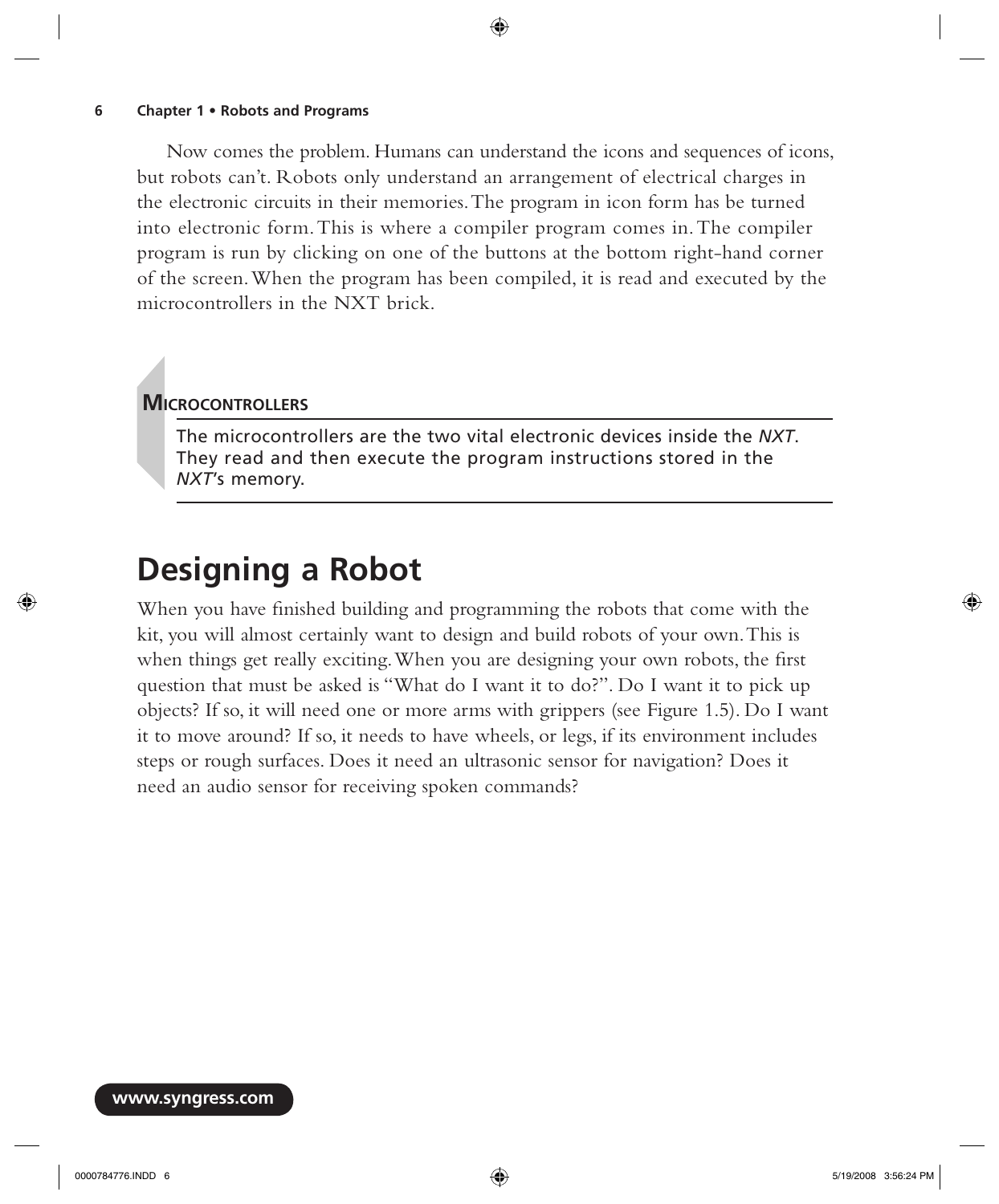**Figure 1.5** Equipping a robot. This robot is going to be mobile, so it needs drive wheels with motors. The rear wheel is a caster. The robot has an ultrasonic sensor for navigation, and a bumper for detecting obstacles. It has an arm with a gripper for handling objects and a microphone for detecting spoken commands. Like all robots, it must have at least one microcontroller or microprocessor. To make the whole system operational it must have a program.

⊕



By considering these types of questions you build up a specification for the robot that is related to what it has to do and where it has to operate.

## Specify the Robot's Environment

Animals (including humans) adapt to the environment in which they live. It is different with robots. Sometimes it makes things simpler if we adapt the environment to the robot instead of adapting the robot to the environment. One example is if the robot is designed to find its way to a source of light, it's a good idea to make sure there is only one source of light in the room. Later you can try to get it to distinguish between one bright source of light and other sources of light. Give it a simple environment to start with, and when the program is working properly you can try improving it to work in a more complex environment. Start with something easy and progress to something more difficult.

In the case of a robot that handles objects, it may be a good idea for the objects to be all the same size and shape. Later you can try programming the robot to handle objects of different sizes and shapes. If the robot has to move from one place to another, paint a line on the floor for it to follow. It is much easier for a robot to follow a line, rather than to navigate between the walls and furniture. There are many ways of adapting the environment to simplify the task of the robot.

**www.syngress.com**

⊕

↔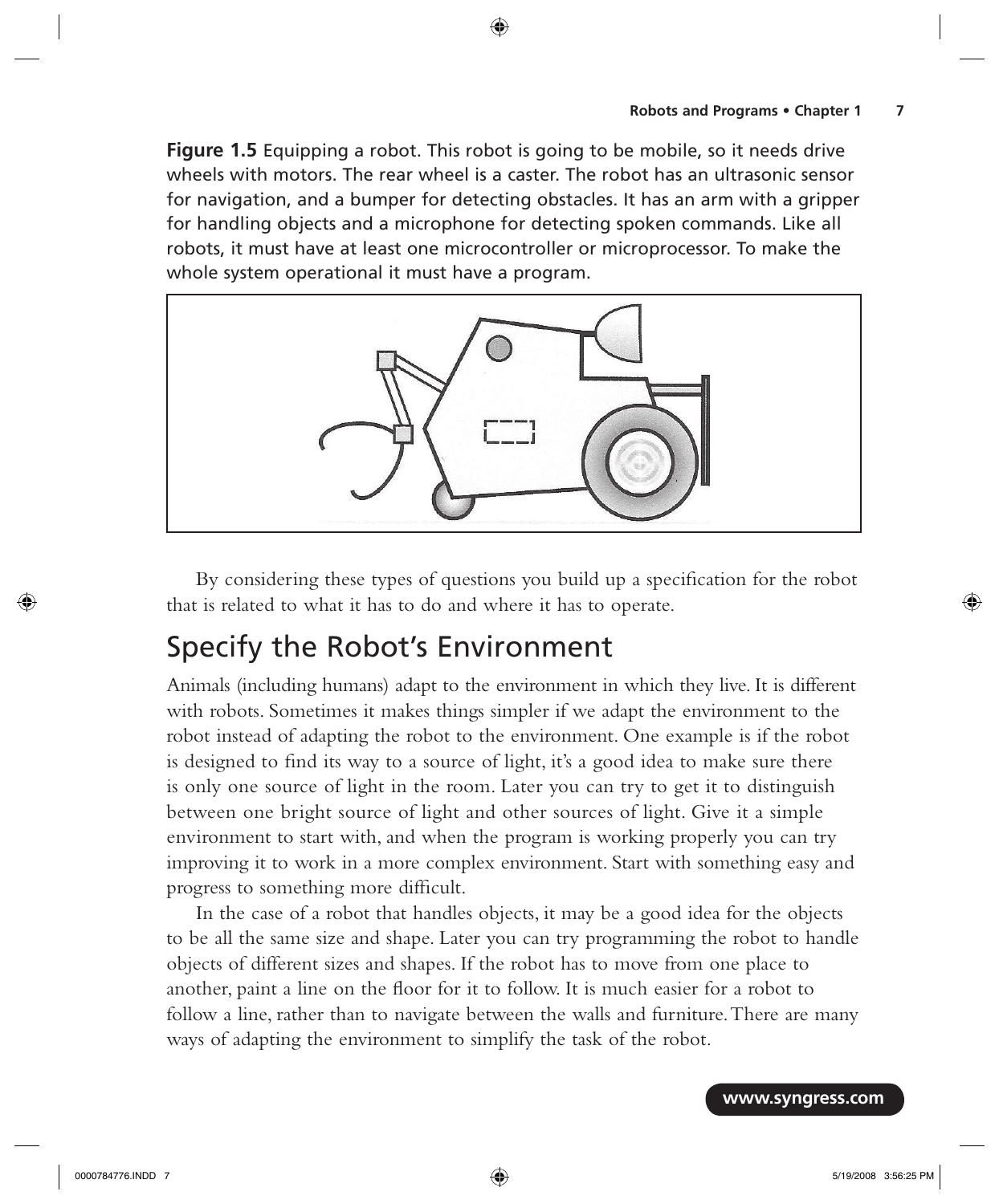### **8 Chapter 1 • Robots and Programs**

### Intelligent or Smart?

Most of the programs in this book give the robot a pattern of smart behavior. A robot that heads toward a bright source of light while avoiding obstacles may be smart, but can hardly be called intelligent. It is interesting to compare the *NXT* brick with the brain of a very simple animal such as the flatworm. This animal can solve a simple T-maze (see Figure 1.6 ) by trial and error. The experimenter put the worm at the base of the T. In the early trials the worm found its way to the food by chance, sometimes going left and sometimes going right. After the trial was repeated several times, it gradually learned that going left would take it to the food. From then on it always went to the left. This is one type of intelligent behavior. The animal learned to find where its food was placed. Robots can do the same thing. Later in this book we describe how to program a *Mindstorms* robot to solve a maze with three or more junctions. At first it operates by trial and error, but when it finds a successful pattern of behavior it remembers it and repeats it as long as it continues to be successful.

⊕

**Figure 1.6** The maze for training the flatworm is made of glass and filled with water. It has only one junction. If food is always placed in the left arm of the maze, the flatworm soon learns to turn left at the junction.



### **www.syngress.com**

⊕

↔